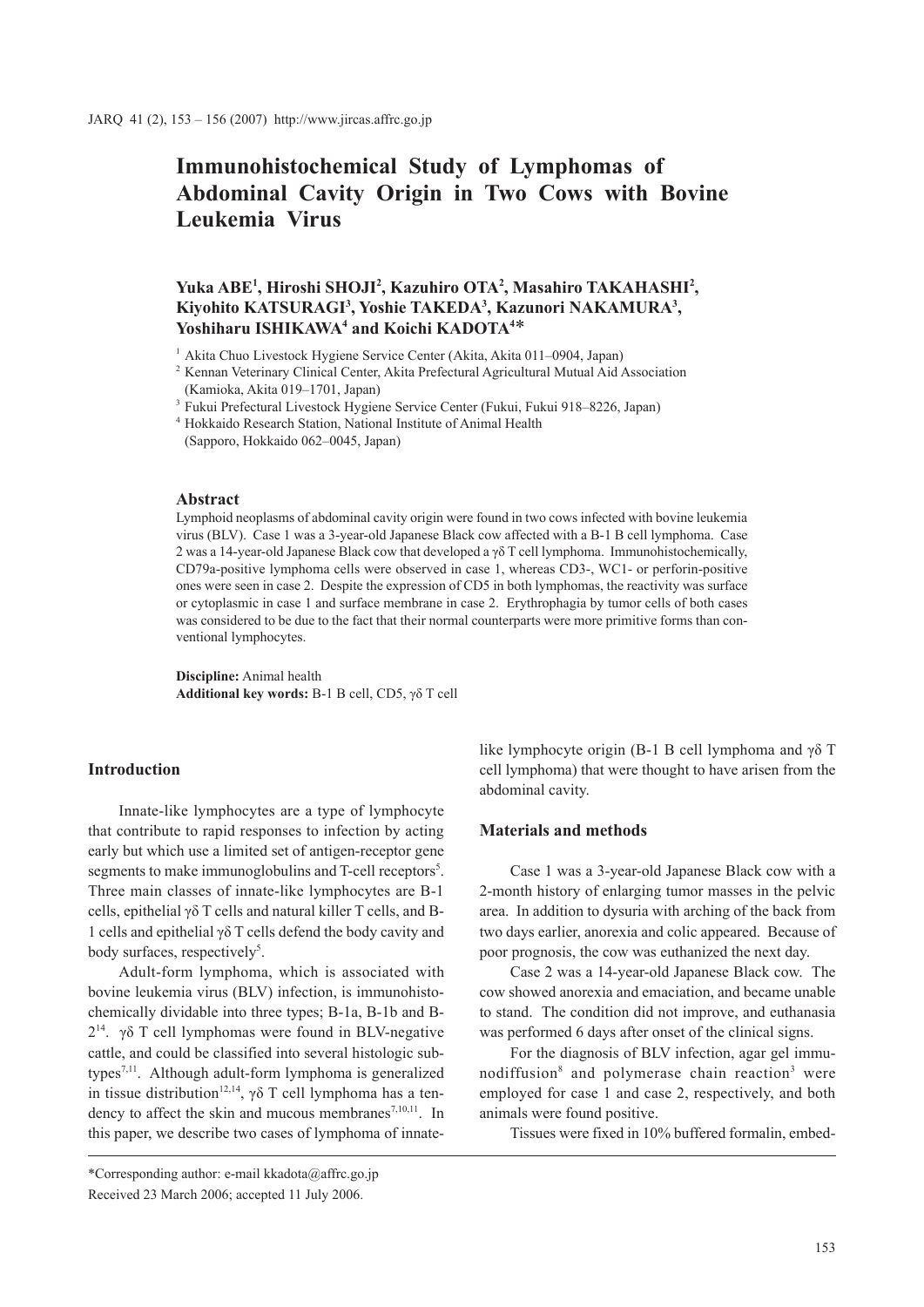ded in paraffin, cut at 4 μm and stained with hematoxylin and eosin (HE) and Giemsa. For immunohistochemical staining, the avidin-biotin-peroxidase complex (ABC) method was applied to paraffin sections. The primary antibodies used were rabbit polyclonal antibodies to CD3 (Dako, Glostrup, Denmark) and CD5 (Lab Vision, Fremont, CA, USA), and mouse monoclonal antibodies to CD79a (Dako), WC1-N3 (Veterinary Medical Research and Development, Pullman, WA, USA), macrophages (HAM56) (Dako), and perforin (Sumitomo Electric Industries, Osaka, Japan). The sections were pretreated by enzymatic digestion with pepsin (CD3, perforin) or microwave heating (CD5, CD79a, WC1-N3, HAM56). Subsequent procedures were performed using kits (Nichirei, Tokyo, Japan).

#### **Results**

#### Case 1

At necropsy, multiple tumor masses up to 30 cm in diameter were present on the peritoneum. The cut surface was white, with a soft friable area of necrosis in the center in larger masses.

Histologically, tumor cells proliferated diffusely in the intra-abdominal tumor tissues. The muscularis and subserosa of the urinary bladder were heavily infiltrated by tumor cells, and groups of tumor cells were present in lymphatic channels of the lamina propria. However, epitheliotropic tumor cells were absent. There were no neoplastic lesions in the liver, spleen, kidneys, heart, lungs, or mesenteric and hepatic lymph nodes.

The tumor cells varied in diameter from 5 to 17  $\mu$ m. Small to medium-sized cells predominated in some regions (Fig. 1A), and larger cells in others (Fig. 1B). Atypical large cells, which were characterized by vesicular nuclei, irregular nuclear contours or prominent nucleoli, were at times seen throughout the lesions (Figs. 1A & 1B). Occasional cells showed erythrophagocytosis (Fig. 1C). Immunohistochemical results are presented in Table 1. The neoplastic cells immunostained for cytoplasmic CD79a and surface or cytoplasmic CD5 (Fig. 1D), but not for CD3, WC1 or HAM56.

|                 | Case 1 | Case 2 |
|-----------------|--------|--------|
| CD3             |        | $^{+}$ |
| WC1             |        | $^+$   |
| CD <sub>5</sub> | $^+$   | $^{+}$ |
| CD79a           | $^+$   |        |
| <b>HAM56</b>    |        |        |

+: positive, -: negative.

### Case 2

At necropsy, great numbers of grayish white tumor masses, which were often fused, were present on the parietal peritoneum near the lumbar vertebrae. Similar but smaller ones were found on the parietal pleura near the thoracic vertebrae. Tumor nodules 2 or 3 cm in diameter were sparsely distributed on the great omentum and mesenterium. The mediastinal, bronchial and hepatic lymph nodes were enlarged.

The neoplastic tissues in the body cavities were composed of diffuse neoplastic growths, and variously sized areas of hemorrhage and/or necrosis were often observed. The architecture of the enlarged lymph nodes examined was completely effaced by tumor cells. No neoplastic lesions were seen in the liver, spleen, kidneys, heart, or lungs.

The tumor cells measured 4 to 15 um in diameter. Most areas consisted of medium-sized cells (Fig. 2A), which were admixed with larger cells in some areas (Fig. 2B). There was more frequent erythrophagia than in case 1 (Fig. 2C). The neoplastic cells frequently exhibited cell membrane immunostaining for CD5 (Fig. 2D). Similar numbers of CD3-positive lymphoma cells were detected, but the majority showed cytoplasmic staining. In parts, WC1-positive or perforin-positive lymphoma cells were ascertained. Neither CD79a-positive nor HAM56-positive neoplastic cells occurred.

# **Discussion**

Yin et al.<sup>14</sup> divided adult-form lymphomas into B-1a, B-1b and B-2 cell types. The first type is characterized by CD5 positivity. B-1, or CD5-positive, B cells are a minority subset of B cells comprising about 5% of all B cells in mice and humans, and are present in large numbers in the peritoneal and pleural cavity fluids<sup>6</sup>. This suggests that CD5-positive adult-form lymphoma may arise from the body cavities. The present BLV-associated lymphoma (case 1), which was CD5 positive and had neoplastic lesions within the abdominal cavity, was considered to be a case supporting this view. In the CD5-positive cases reported by Yin et al.<sup>14</sup>, there were no cases suggestive of abdominal cavity origin.

The majority of bovine WC1-positive γδ T cell lymphomas affect the skin or mucous membranes, and show epitheliotropism<sup>7,10,11</sup>. This corresponds to the fact that WC1-positive  $\gamma\delta$  T cells are found in high numbers in the tissues and seem to defend the body surfaces<sup>5,13</sup>. In the lymphoma in case 2, some neoplastic cells expressed WC1, and neoplastic lesions were present chiefly within the abdominal cavity. The lymphoma was thought to be of intra-abdominal γδ T cell origin<sup>7</sup>. Like B-1 cells, γδ T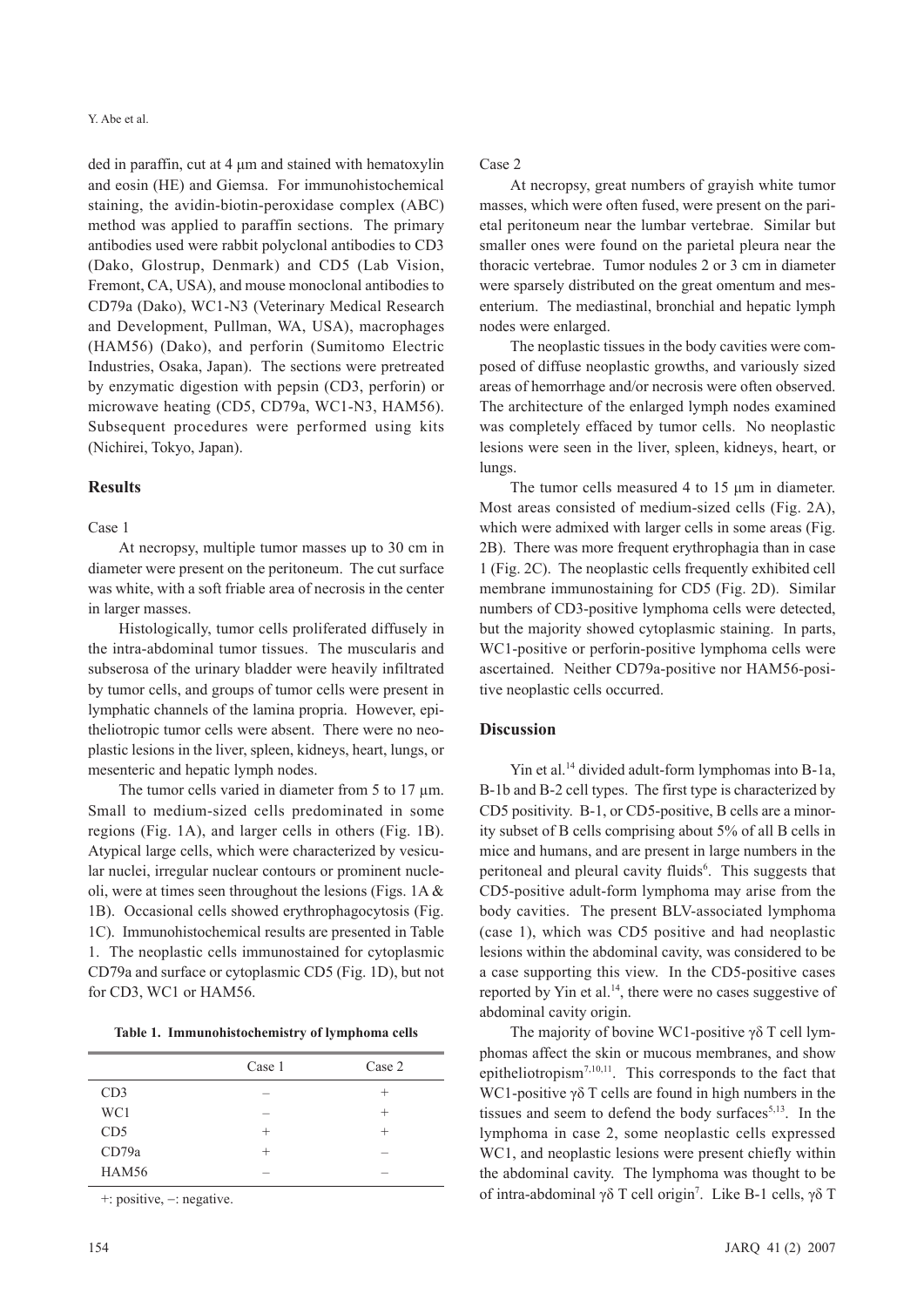

#### **Fig. 1. Histology and immunohistochemistry in case 1**

- A: Most tumor cells are small or intermediate in size and the nuclear chromatin is relatively densely clumped, but an atypical larger cell with a vesicular nucleus is visible (arrow). HE. ×500.
- B: Atypical cells with bizarre nuclei (arrows) are admixed with medium-sized to large cells with moderately clumped chromatin. HE. ×500.
- C: Neoplastic cells showing erythrophagocytosis (arrows) vary in size. Giemsa. ×500.
- D: Nearly all tumor cells express CD5 in the cytoplasm. ABC. ×500.



#### **Fig. 2. Histology and immunohistochemistry in case 2**

- A: In this area, there are medium-sized lymphoid cells which are fairly uniform in size and shape. HE. ×500.
- B: Except for cell size, the lymphoma cells are morphologically similar. HE.  $\times$  500.
- C: A fair number of erythrophagocytic tumor cells are visible. Giemsa. ×500.
- D: Anti-CD5 shows positive staining of some lymphoma cells, and staining is on the surface membrane (arrow). ABC. ×500.